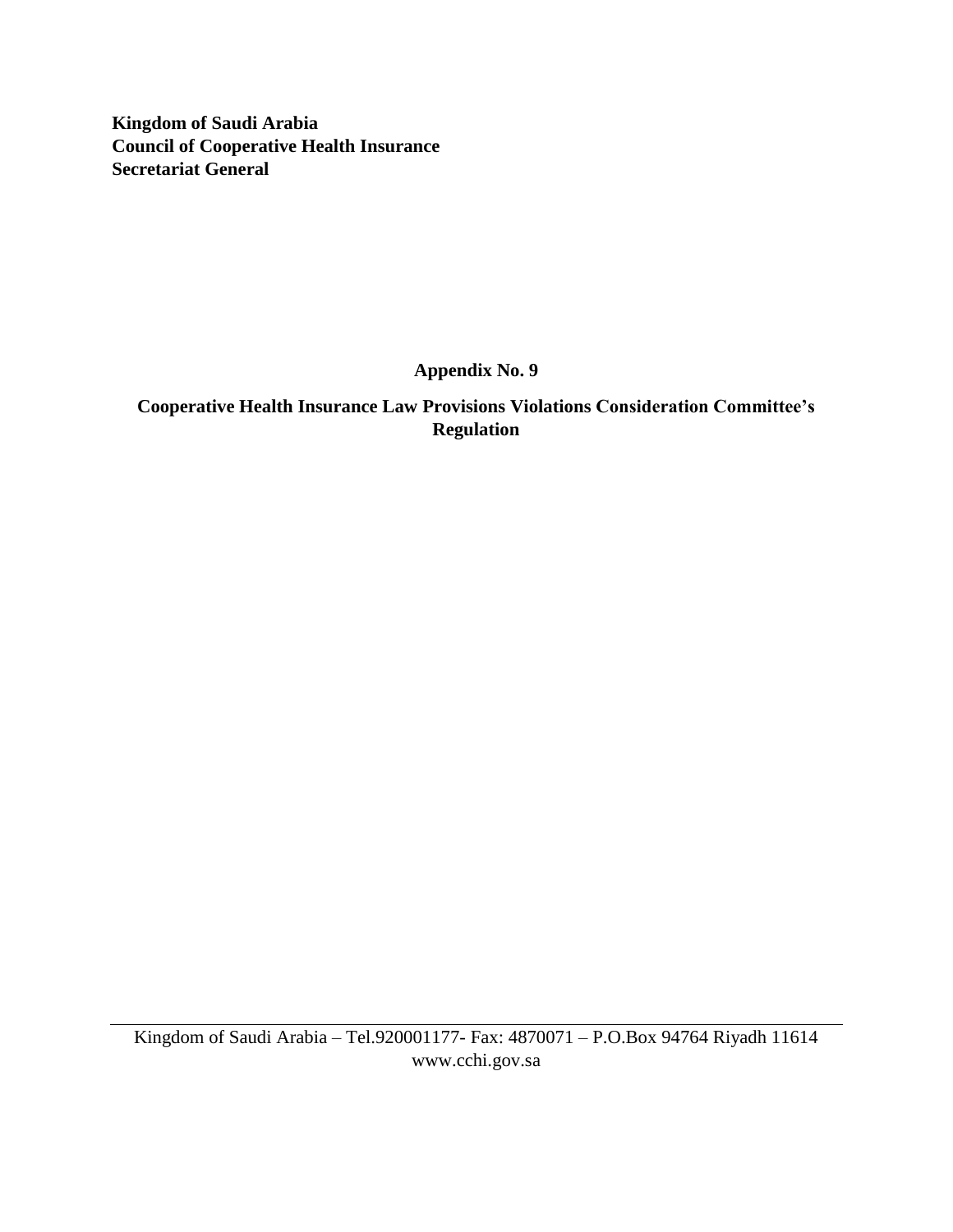**Kingdom of Saudi Arabia Council of Cooperative Health Insurance Cooperative Health Insurance Law Provisions Violations Consideration Committee**

# **Cooperative Health Insurance Law Provisions Violations Consideration Committee's Regulation**

 $\begin{picture}(150,10) \put(0,0){\vector(1,0){100}} \put(15,0){\vector(1,0){100}} \put(15,0){\vector(1,0){100}} \put(15,0){\vector(1,0){100}} \put(15,0){\vector(1,0){100}} \put(15,0){\vector(1,0){100}} \put(15,0){\vector(1,0){100}} \put(15,0){\vector(1,0){100}} \put(15,0){\vector(1,0){100}} \put(15,0){\vector(1,0){100}} \put(15,0){\vector(1,0){100}}$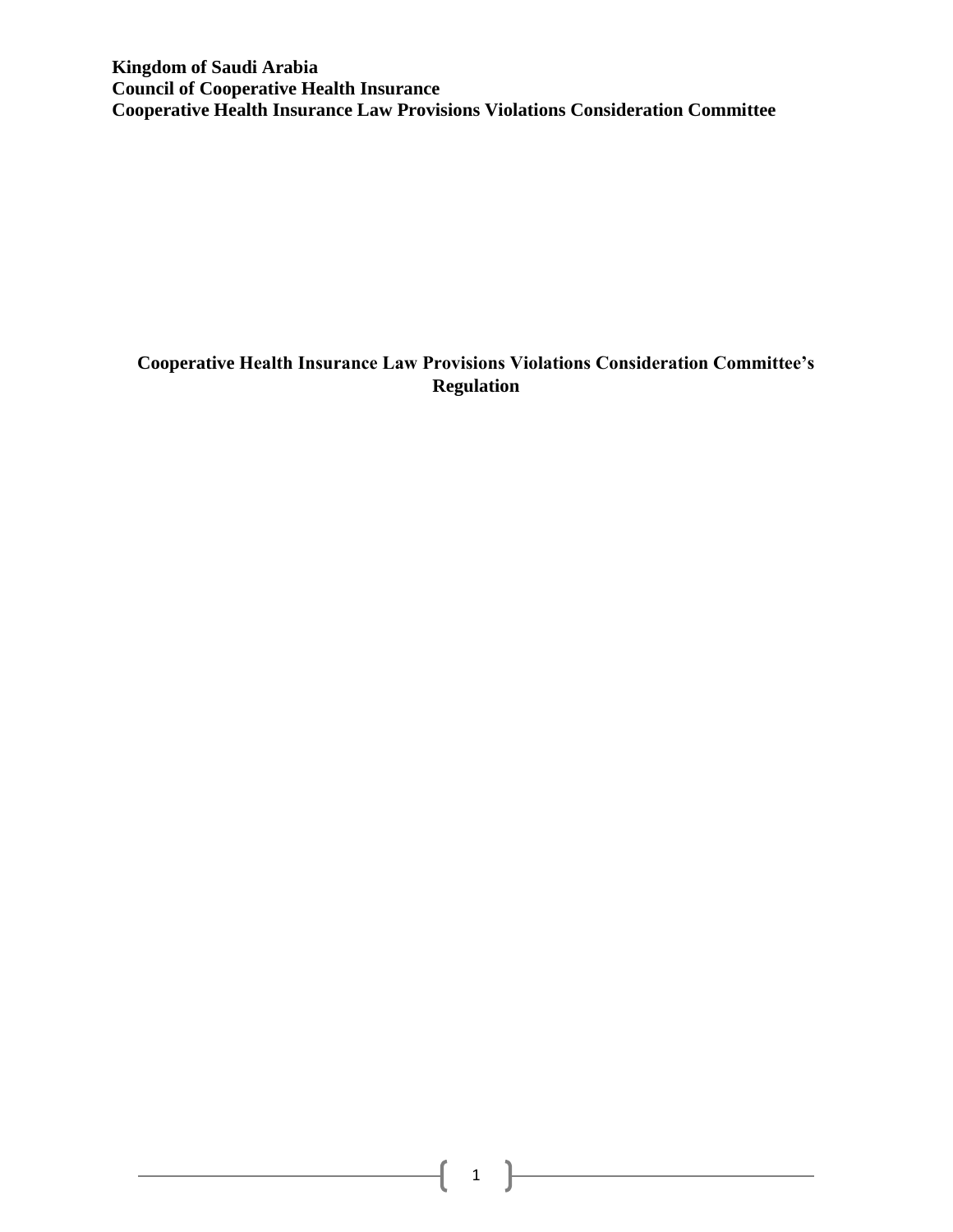#### **Kingdom of Saudi Arabia Council of Cooperative Health Insurance Cooperative Health Insurance Law Provisions Violations Consideration Committee**

#### **Article (1)**

CCHI Secretariat General shall assume following duties:

- 1. Receipt of complaints statement regarding violations of cooperative health insurance law, as well as memorandums and letters for registration in incoming register on regular and sequential basis upon ensuring that statement of claim fulfills following data and controls:
- a- Name, identification number, residence, address and phone number of plaintiff, defendant and representative thereof, if any.
- b- Claim facts' data and specification of public prosecutor's requests and grounds.
- c- Statement of claim submission date.
- d- Secretariat General Representative's signature.

Further, the original statement of claim shall be submitted. In addition, a copy thereof shall be submitted for each defendant.

- 2. Provision of manpower and equipment required for copying, preserving and retrieving information as well as preserving, organizing, arranging and numbering registers, in addition to performing all paperwork and correspondence, organizing the preservation of documents, papers and copies of issued and incoming letters and preparing required registers.
- 3. Appointment of Secretariat General Representative to interplead before the committee regarding cooperative health insurance law provisions violations.
- 4. Sending invitation to technicians and experts, whom deemed fit by the committee to attend its sessions to be enlightened by their opinions.
- 5. Fulfillment of required documents at committee's discretion.
- 6. Informing stakeholders of resolutions issued by CCHI chairperson.

### **Article (2)**

The committee shall have a secretary, whose duties shall include:

- 1. Maintaining required registers for registration of completed claims and incoming and outgoing transactions.
- 2. Organization and arrangement of presentation of claims referred by secretariat general to committee as well as arrangement of committee's works, dates and sessions in a way ensuring its consideration of any violation registered during term specified in law or executive regulations thereof or herein.
- 3. Preparation and submission of committee members 'meetings and sessions' agenda to committee.
- 4. Recording, organizing, arranging, numbering and preserving committee's sessions and its members 'meetings minutes as well as signing the same by committee's members and returning the transaction to its source.

2  $\uparrow$ 

5. Informing committee's members of its meetings' dates.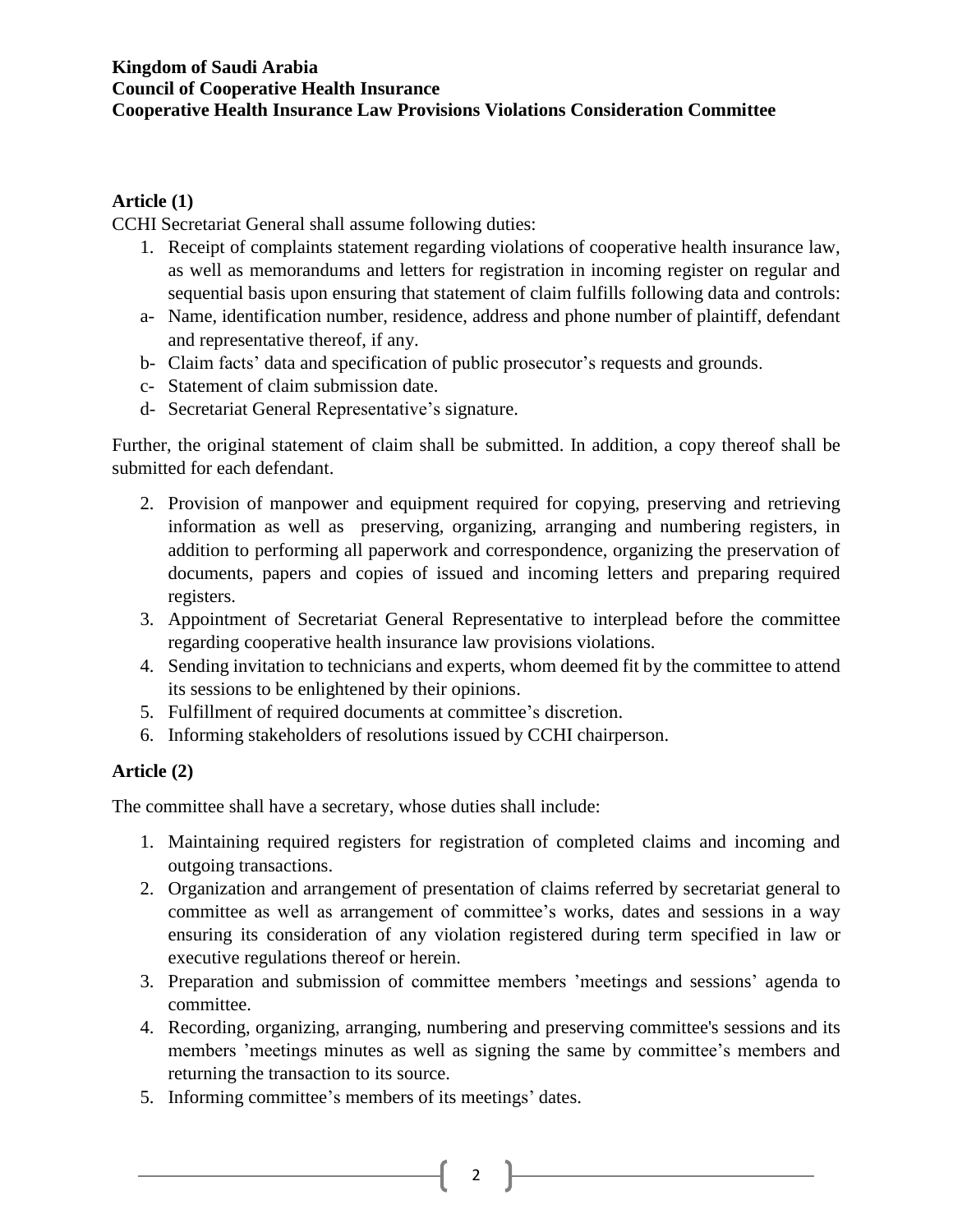## **Kingdom of Saudi Arabia Council of Cooperative Health Insurance**

# **Cooperative Health Insurance Law Provisions Violations Consideration Committee**

6. Sending notifications and notices to violating parties and relevant authorities regarding scheduled sessions' dates as well as requesting the attendance of their representatives and follow-up thereof.

# **Article (3)**

In the event of lack of data or documents to be included in statement of claim, committee's secretary shall return the transaction to its source.

## **Article (4)**

Committee's secretary shall notify the defendant of statement of claim within 10 working days as from date of registration of claim with complete data and required documents, and the defendant shall submit the reply thereto supported by documents within 30 days as from date of notification.

## **Article (5)**

In the event that the defendant fails to submit the reply or supporting documents on specified date, committee's secretary shall notify the defendant of requirements within an additional term that do not exceed 15 days as from date of notification.

### **Article (6)**

The committee shall consider the claim within 60 days as from its date of registration in committee's register.

### **Article (7)**

Committee's secretary shall inform claim's parties of session date specified for consideration of claim at least 15 days prior to its date.

### **Article (8)**

In the event of absence of plaintiff from any session and failure to submit an excuse acceptable by the committee, committee shall have the right of cancellation of claim upon the expiry of term specified for the session. Thereafter, plaintiff shall have the right to request to continue the consideration thereof upon an excuse acceptable by the committee. In such event, session for consideration thereof shall be set, and defendant shall be notified thereof. In the event of absence of plaintiff, the claim shall be canceled for a second time. Thereafter, such claim shall only be considered upon CCHI chairperson resolution.

### **Article (9)**

In the event that defendant attended the session from which plaintiff was absent, the defendant shall have the right to ask the committee not to cancel the claim and dispose it. In such event, the committee shall have the right to issue its recommendation, if valid.

 $3 \quad \}$